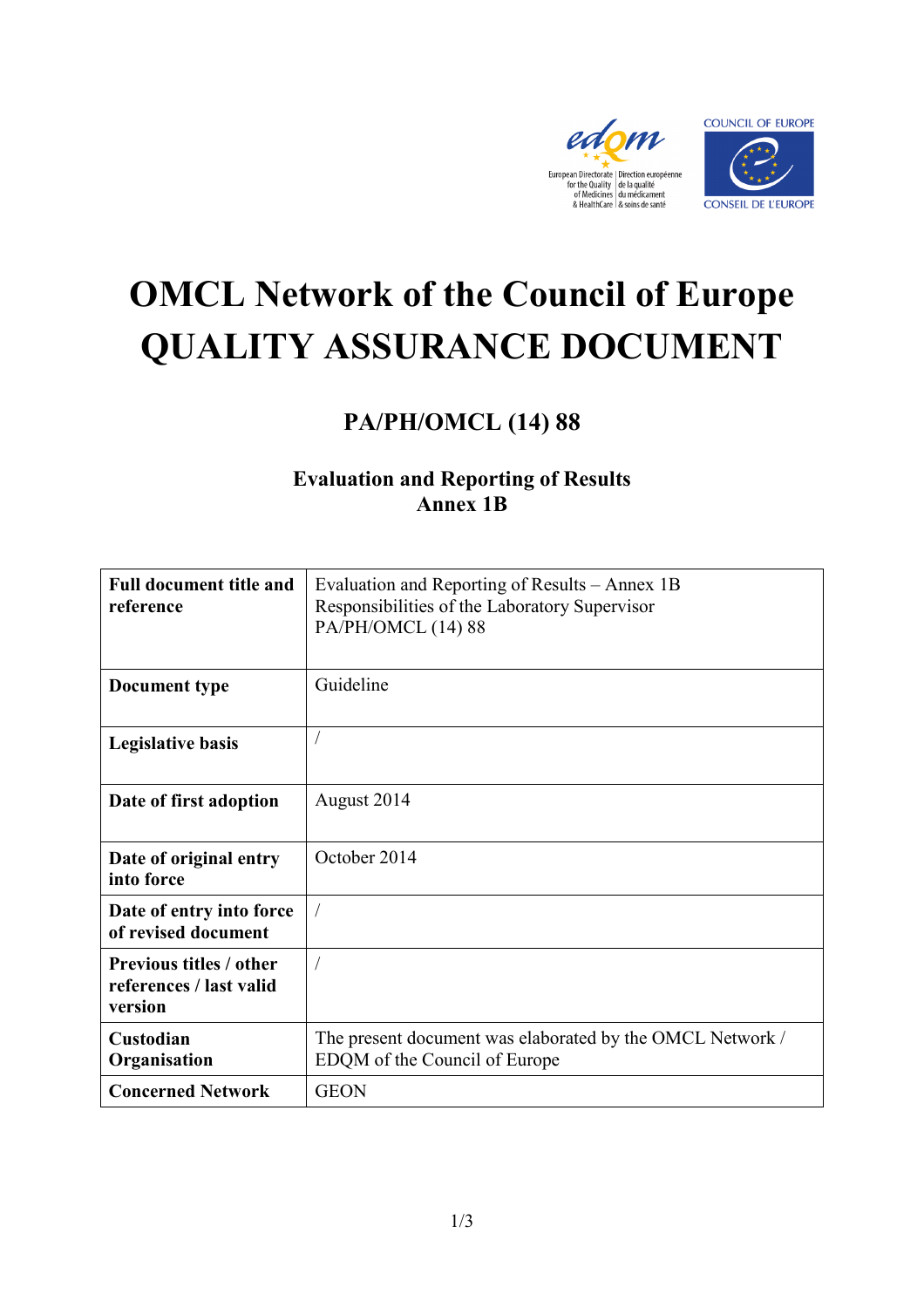#### **ANNEX I B OF THE OMCL NETWORK GUIDELINE**

#### **"EVALUATION AND REPORTING OF RESULTS"**

#### **RESPONSIBILITIES OF THE LABORATORY SUPERVISOR**

#### **Extract from the FDA Guidance for Industry "Investigating Out-of-Specification (OOS) Test Results for Pharmaceutical Production", chapter III B: Responsibilities of the Laboratory Supervisor**

Once an OOS result has been identified, the supervisor's assessment should be objective and timely. There should be no preconceived assumptions as to the cause of the OOS results. Data should be assessed promptly to ascertain if the results may be attributed to laboratory error, or whether the results could indicate problems in the manufacturing process. An immediate assessment could include re-examination of the actual solutions, test units, and glassware used in the original measurements and preparations, which might provide more credibility for laboratory error hypotheses.

The following steps should be taken as part of the supervisor's assessment:

- 1. Discuss the test method with the analyst; confirm analyst knowledge of and performance of the correct procedure.
- 2. Examine the raw data obtained in the analysis, including chromatograms and spectra, and identify anomalous or suspect information.
- 3. Verify that the calculations used to convert raw data values into a final result are scientifically sound, appropriate, and correct; also determine if unauthorized or unvalidated changes have been made to automated calculation methods.
- 4. Confirm the performance of the instruments.
- 5. Determine that appropriate reference standards, solvents, reagents, and other solutions were used and that they meet quality control specifications.
- 6. Evaluate the performance of the testing method to ensure that it is performing according to the standard expected based on method validation data and historical data.
- 7. Fully document and preserve records of this laboratory assessment.

The assignment of a cause for OOS results will be greatly facilitated if the retained sample preparations are examined promptly. Hypotheses regarding what might have happened (e.g. dilution error, instrument malfunction) should be tested. Examination of the retained solutions should be performed as part of the laboratory investigation.